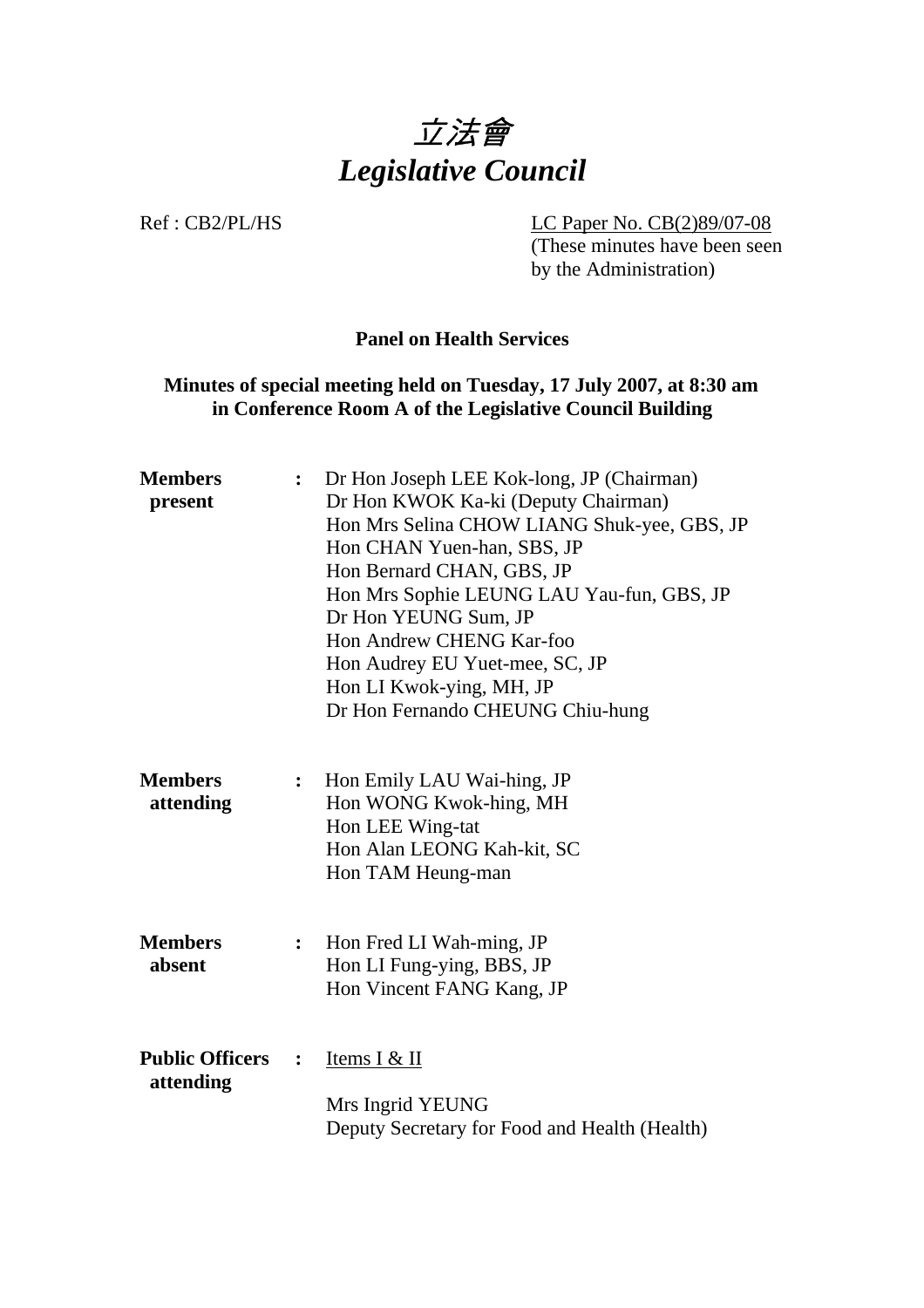|                                      |                | <b>Item I only</b>                                                                                                                                 |
|--------------------------------------|----------------|----------------------------------------------------------------------------------------------------------------------------------------------------|
|                                      |                | Ms Ernestina WONG<br>Principal Assistant Secretary for Food and Health<br>(Health)                                                                 |
|                                      |                | Dr Lily CHIU<br><b>Cluster Chief Executive (Kowloon West)</b><br>Hospital Chief Executive, Princess Margaret Hospital<br><b>Hospital Authority</b> |
| <b>Attendance by :</b><br>invitation |                | <b>Item II only</b>                                                                                                                                |
|                                      |                | <b>Bauhinia Foundation Research Centre</b>                                                                                                         |
|                                      |                | Dr Donald LI<br>Convenor, Health Care Study Group                                                                                                  |
|                                      |                | Dr Geoffrey LIEU<br>Consultant, Health Care Study Group                                                                                            |
|                                      |                | <b>Professor Peter YUEN</b><br>Consultant, Health Care Study Group                                                                                 |
|                                      |                | Mrs Anna NGAI<br>Head, External Affairs                                                                                                            |
|                                      |                | Mr Perry LOU<br>Manager, External Affairs                                                                                                          |
| <b>Clerk</b> in<br>attendance        | $\ddot{\cdot}$ | Miss Mary SO<br>Chief Council Secretary (2)5                                                                                                       |
| <b>Staff</b> in<br>attendance        | $\ddot{\cdot}$ | Ms Amy YU<br>Senior Council Secretary (2)3                                                                                                         |
|                                      |                | Ms Sandy HAU<br>Legislative Assistant (2)5                                                                                                         |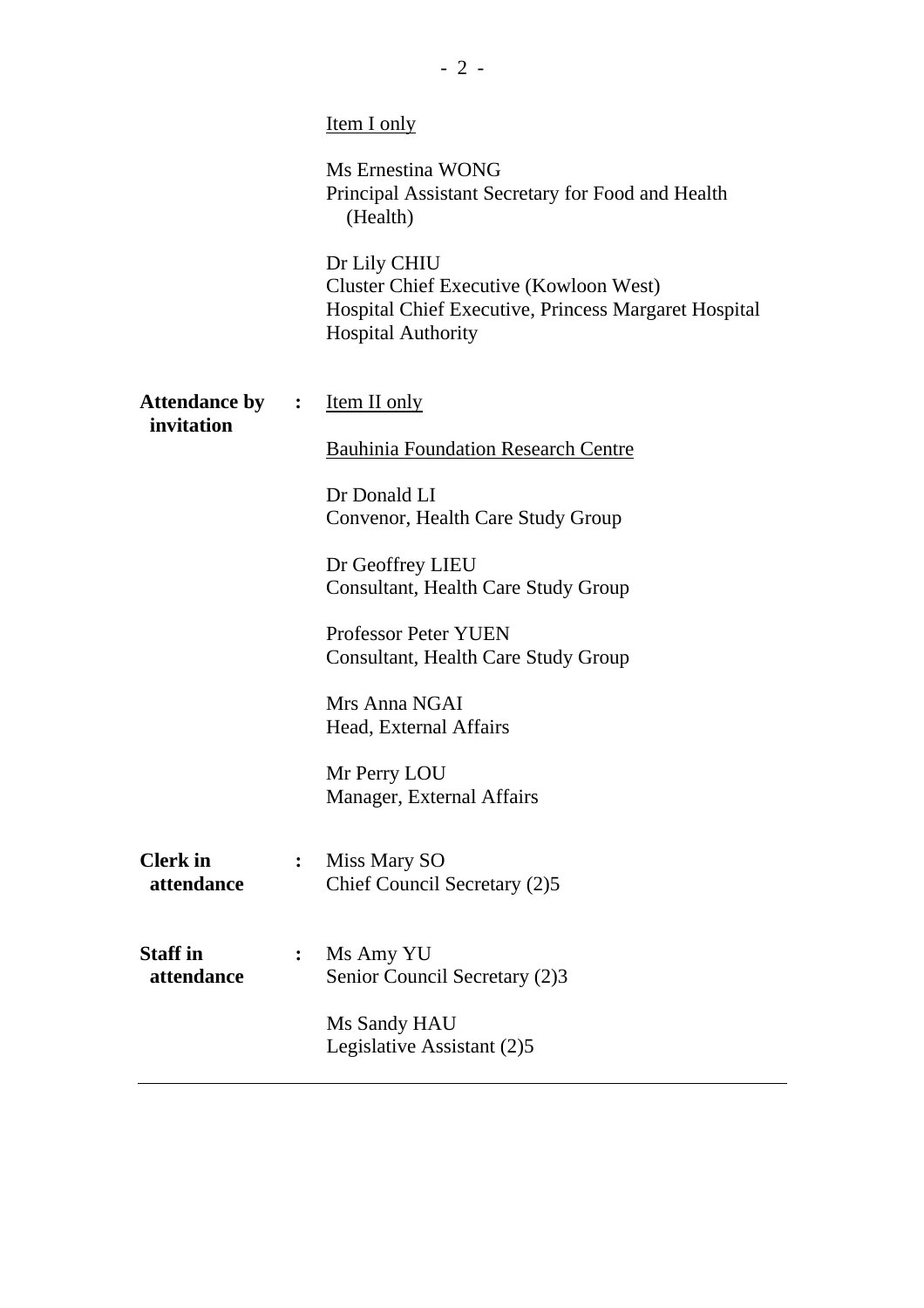### **I. Further discussion on medical services in Tung Chung**

(LC Paper Nos. CB(2)2064/06-07(01), CB(2)2381/06-07(04) and CB(2)2515/06-07(01))

 Deputy Secretary for Food and Health (Health) (DSFH(H)) briefed members on the medical services in Tung Chung, including the existing services and the latest progress of the preparatory work for the planned North Lantau Hospital (NLH), details of which were set out in the Administration's paper (LC Paper No. CB(2)2381/06-07(04)).

## Construction of NLH

 2. Dr YEUNG Sum said that one of the biggest concerns of Tung Chung residents was the absence of accident and emergency (A&E) services in Tung Chung. Dr YEUNG pointed out that the nearest hospital for Tung Chung residents to get A&E services was the Princess Margaret Hospital, which generally required some 30 minutes travelling time to reach. Dr YEUNG asked whether NLH could be commissioned by phases in 2011-2012, as indicated by the Administration in its reply to an oral question raised by Hon WONG Kwok-hing at the Council meeting on 23 November 2005.

3. Principal Assistant Secretary for Food and Health (Health) (PAS/FH(H)) responded that when the Administration indicated in November 2005 that NLH would be commissioned by phases in 2011-2012, it was based on the premise that the hospital would be funded and constructed entirely by the Government and run by the Hospital Authority (HA). Since then, the Administration had also been exploring the feasibility of public-private collaboration for the NLH project. Although no concrete timetable for the early commissioning of the hospital by phases could be set at this stage due to the fact that no potential partner had yet been identified, 2011-2012 was still the target to strive at. According to past experience of the Government in entering a partnership with the private sector in the design, build, finance and operation of public facilities, it was believed that the some four to five years normally required for constructing and commissioning an acute hospital run by HA, after completion of site formation and obtaining funding from the Finance Committee of the Legislative Council, might probably be compressed if a public-private partnership (PPP) mode for the NLH project was adopted.

4. Responding to the Chairman's enquiry on the reasons for adopting a PPP mode in the NLH project, PAS/FH(H) said that this was to give the private sector, with the requisite expertise, an opportunity to participate in public service delivery on the one hand and reduce public expenditure on the other. PAS/FH(H) further said that the adoption of PPP mode in the construction and operation of public facilities, as well as in the provision of public services, was in line with international trend, and had been used by the Government on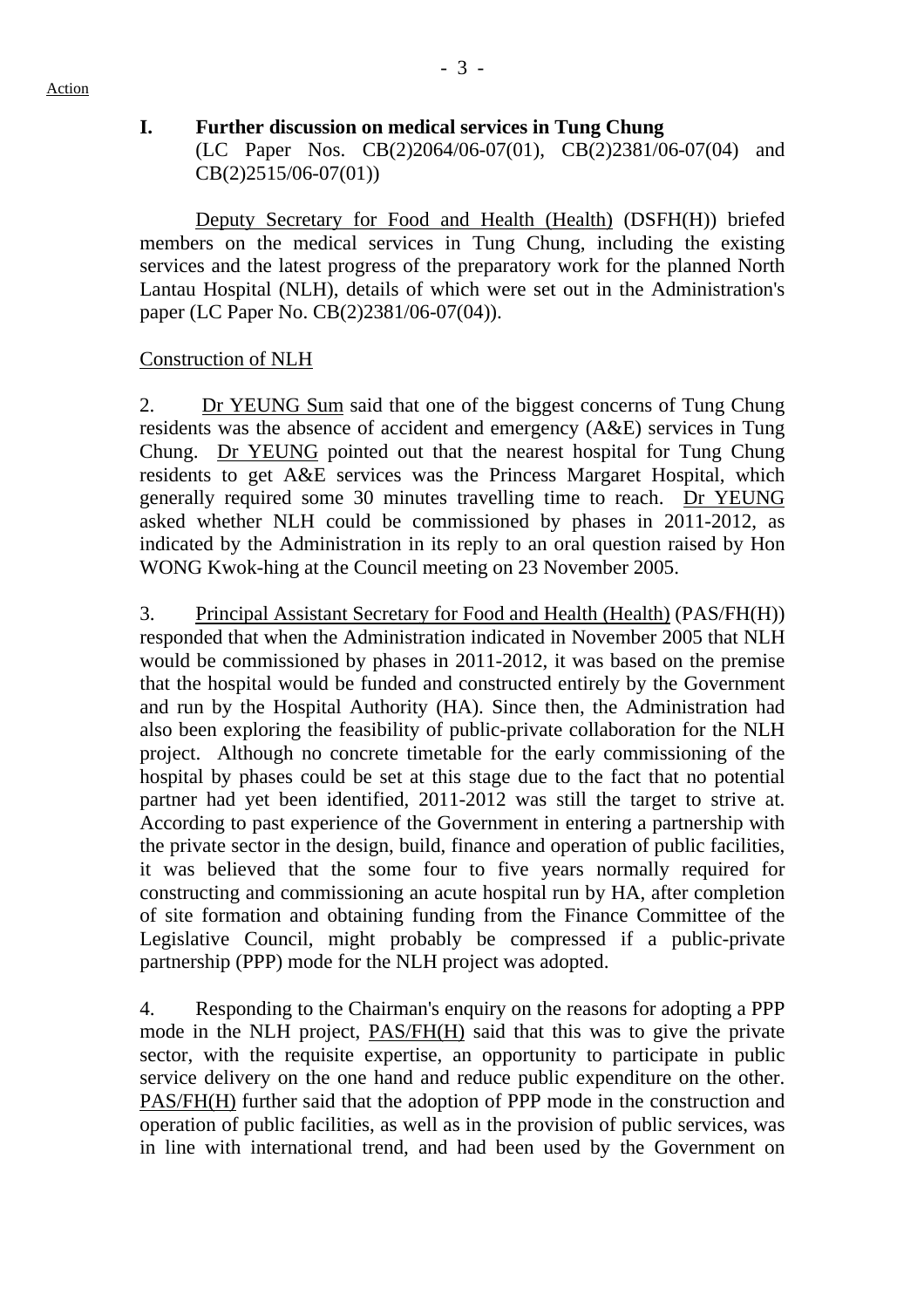numerous occasions whereby win-win outcomes for all parties concerned had been achieved.

5. Mr WONG Kwok-hing said that the Administration should not renege on its undertaking to operate NLH by phases in 2011 and in full swing by 2012 in its reply to his oral question raised at the Council meeting on 23 November 2005.

6. Mr LEE Wing-tat said that the adoption of PPP mode for developing NLH should not be the reason for delaying the commissioning of the hospital by phases in 2011-2012. Ms Audrey EU expressed similar view. To address the imminent needs of Tung Chung residents for A&E care, Mr LEE requested the Administration to at least give an undertaking that A&E services would at least be provided at NLH by 2011-2012. Mrs Selina CHOW and Mr Andrew CHENG expressed support.

7. DSFH(H) responded that the Administration was optimistic about completing the construction of NLH in 2011-2012, albeit no concrete date on completing the construction of the hospital could be provided at this stage because planning was still underway. As mentioned earlier at the meeting, although the time that would be required for hammering out the details for implementing a PPP project was generally longer than a conventional project, the construction time of the former was often shorter than the latter.

8. On the early commissioning of A&E services at NLH, DSFH(H) said that the Administration would certainly look into whether, and if so, how NLH could be commissioned by phases to better serve the residents of Tung Chung. DSFH(H) further said that to merely set up an A&E department in NLH would not be useful, if other supporting medical facilities were not ready for operation.

9. The Chairman said that setting up a stand-alone A&E department in Tung Chung prior to the commissioning of NLH was not unprecedented. For instance, prior to its relocation to Ruttonjee Hospital, emergency care was provided by the A&E department in Tang Shiu Kin Hospital to residents of Hong Kong Island East before transferring them to Queen Mary Hospital for follow-up treatment where necessary. Mr Andrew CHENG concurred.

10. DSFH(H) responded that with the advancement in medical development, the setting up of a stand-alone A&E centre was no longer adequate. Moreover, the setting up of such might result in delayed proper treatment to patients requiring critical care which could only be aptly provided at an acute hospital.

11. Mr LEE Wing-tat remained adamant that the Administration should come up with a concrete timetable for developing the NLH. Mr LEE suggested that the Administration should set down a deadline for constructing and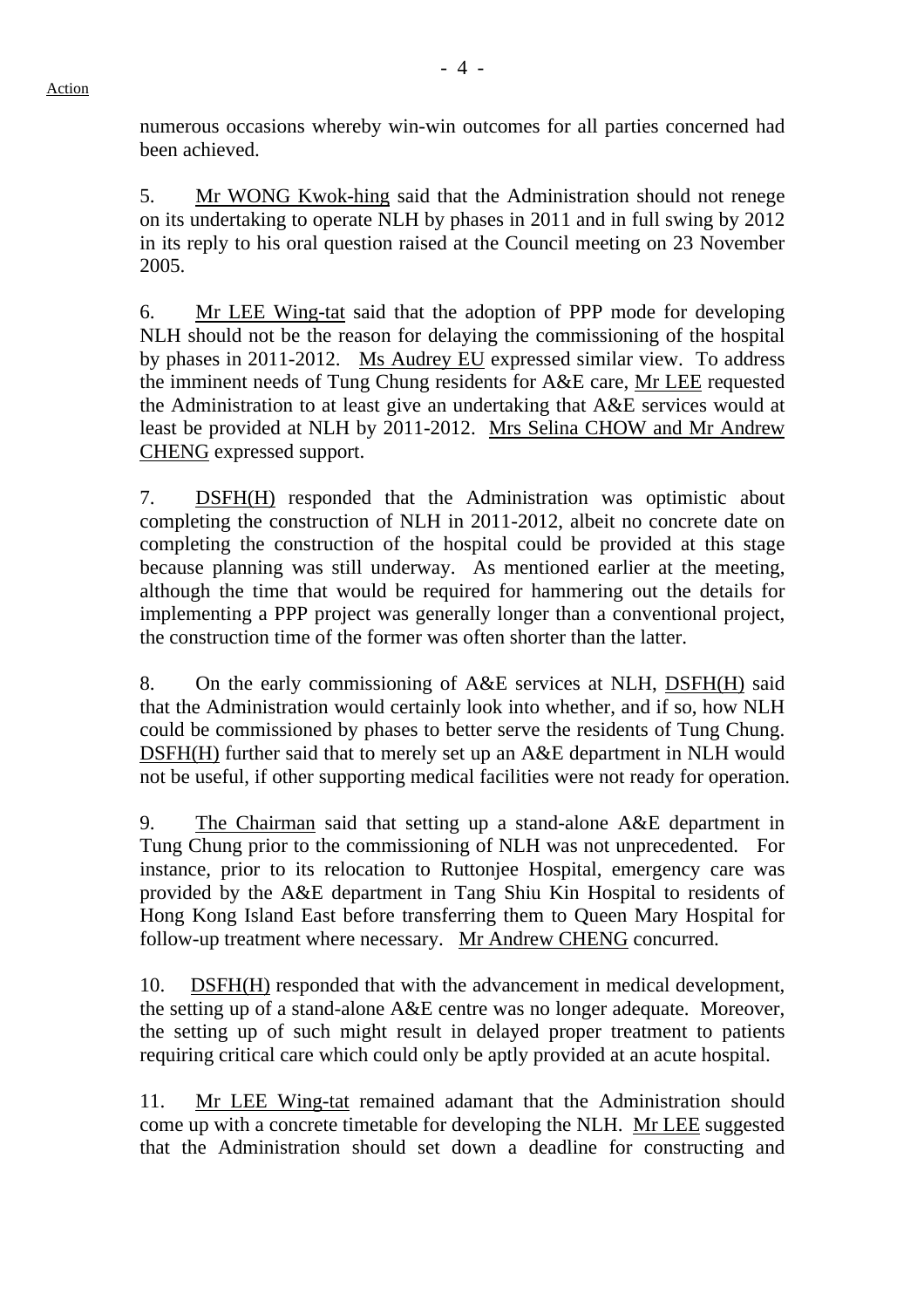completing the NLH if it could not find a suitable private sector partner by a certain date.

12. Dr KWOK Ka-ki said that it was reported in the newspapers some time ago that half of the services provided by NLH would be targetted at private patients. Dr KWOK asked whether this was the case.

13. PAS/FH(H) responded that the Administration was currently studying the scope of services and operational mode for the NLH. Should the PPP mode be found feasible for the development of NLH, views of this Panel and the District Council concerned would be sought before deciding on the way forward. PAS/FH(H) assured members that irrespective of the mode of operation adopted for NLH, public medical services would not be undermined.

14. Mrs Selina CHOW asked when the Administration would complete its policy review on adopting a PPP mode in the NLH project.

15. DSFH(H) responded that the Administration was no longer at the policy review stage with regard to the development of NLH, and had already embarked on the preliminary preparation work for developing the hospital as a PPP project. PAS/FH(H) further said that the Administration had been in active dialogue with the private sector on developing NLH as a PPP project. In this regard, a large-scale seminar on adopting the PPP approach in the development of NLH had earlier on been organised by the Efficiency Unit.

Existing medical services in Tung Chung

- 16. Dr Fernando CHEUNG demanded that
	- (a) service hours of the general out-patient (GOP) clinic in the Tung Chung Health Centre (TCHC) be extended to 24 hours a day, seven days a week;
	- (b) subject to priority usage by civil servants, Tung Chung residents be allowed access to the dental services at the Government dental clinic for civil servants in Tung Chung; and
	- (c) more consultation slots for GOP service in TCHC be set aside for elderly patients without a booking, having regard to the fact that many elders had much difficulty in using the automated Telephone Booking Service.

17. Mr Andrew CHENG expressed support for extending public GOP services in Tung Chung to 24 hours a day, seven days a week. Mr CHENG was of the view that cost-effectiveness of services should come secondary when human lives were at stake.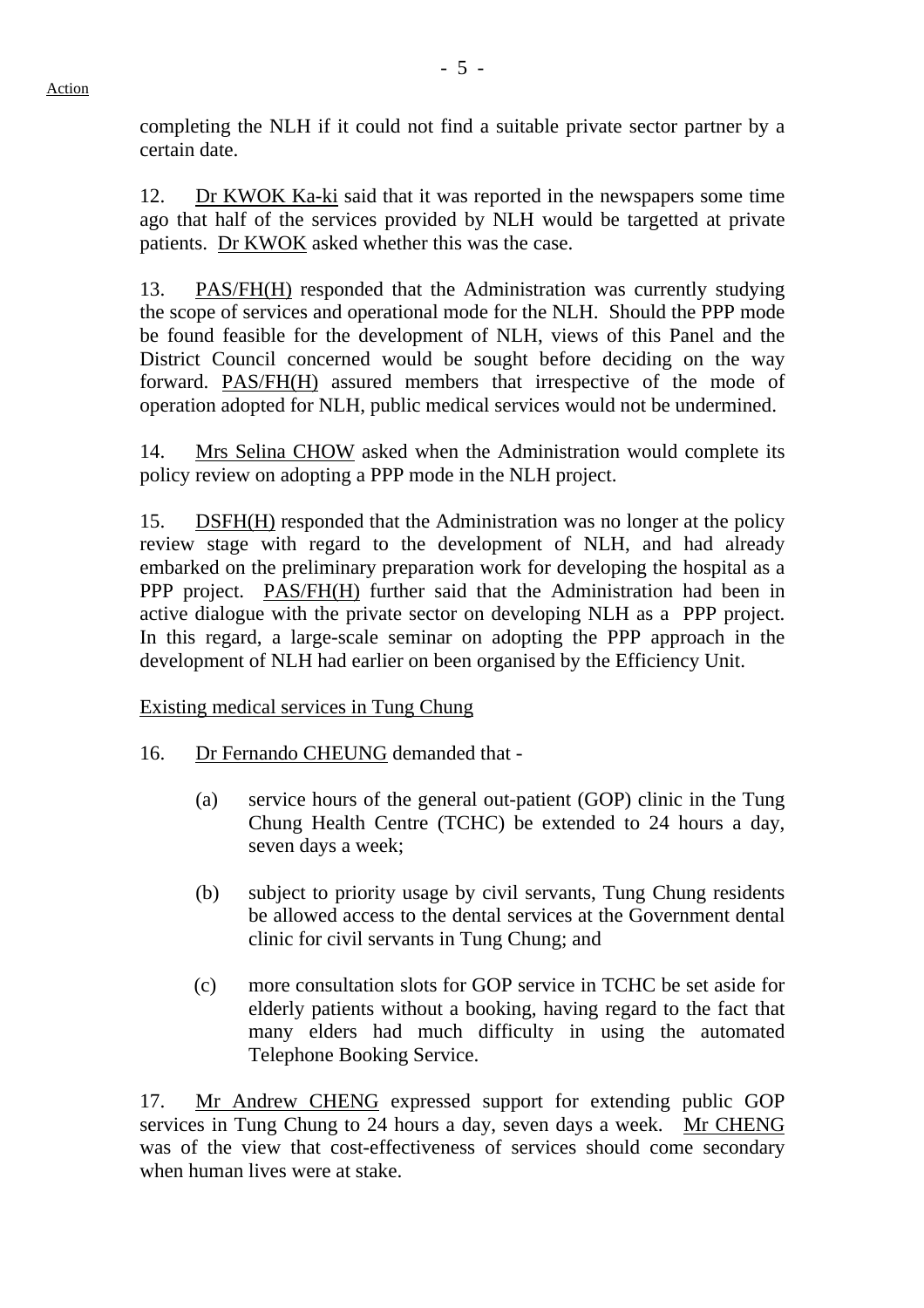## 18. DSFH(H) responded as follows -

- (a) HA would re-run from this summer the "special evening outpatient service" from 10 pm to 11:45 pm on Mondays to Fridays in the GOP clinic in TCHC on a trial basis for six months. HA would conduct a review after the trial period to determine if the service should continue;
- (b) the fact that the public GOP service in Tung Chung was not operating 24 hours a day, seven days a week, should not be construed as disregarding the health of Tung Chung residents at the expense of saving costs. First, GOP services were targetted at patients with episodic illnesses, and not patients requiring emergency care. Second, no public GOP clinics in the territory at present operated 24 hours a day, seven days a week. Third, resources being not infinite, it was incumbent upon the Administration to use them at areas most in need. Fourth, apart from one GOP clinic, one chest clinic, one elderly health centre and one maternal and child health centre were in place within Tung Chung providing public medical services. For private medical services, there are 10 out-patient clinics operated by private practitioners. As for hospital and specialist out-patient (SOP) services, the Kowloon West cluster under HA provided comprehensive medical services, including, amongst others, A&E services, in-patient services, SOP services, extended care, community care and mental health series, for Tung Chung residents. In terms of the service-to-population ratio, the level of medical services for Tung Chung residents was comparable with, if not better than, most other districts in the territory at present;
- (c) the Administration had no plan to open the dental services at the Government dental clinic in Tung Chung for use by local residents. Nevertheless, consideration would be given to see whether; and if so, how emergency and pain relief dental care services could be made more accessible to Tung Chung residents due to the district's distinctive factors; and
- (d) to better facilitate the elderly to access public GOP services, a certain number of consultation slots had been set aside for the elderly. Furthermore, booking for a consultation slot with the GOP clinics for the following 24 hours could now be made anytime, instead of from 3:00 pm, through the Telephone Booking System.

19. Ms Audrey EU said that the fact that the proportion of the chronically ill and the elderly in Tung Chung was much lower than the territory-wide average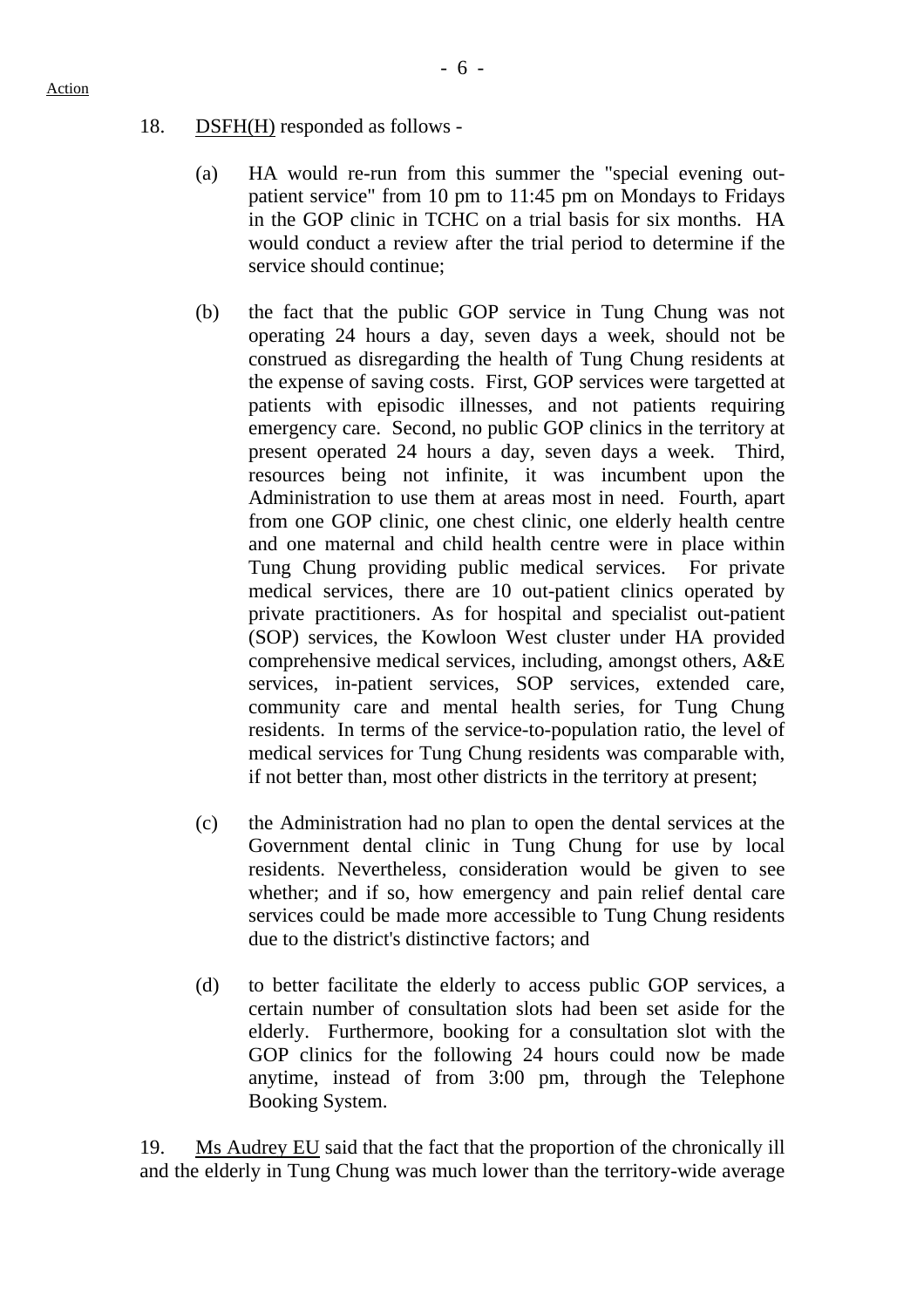should not be a reason for the Administration not improving the medical services, as infants and young children were also vulnerable groups.

20. DSFH(H) responded that in view of the demographics of Tung Chung, a higher proportion of consultation slots at the GOP clinic in Tung Chung was set aside for younger patients with episodic illnesses. DSFH(H) further said that there were currently a number of clinics operated by private practitioners in Tung Chung, providing out-patient services till late hours in the evening for seven days a week.

## **Motion**

21. Dr Fernando CHEUNG proposed to move the following motion -

"鑒於東涌地位偏遠,而人口日漸增長,加上附近機場、愉景灣及 主要旅遊設施對醫療服務的需求,本委員會認為政府應從速興建北 大嶼山醫院,並於 2011年 - 2012年逐步投入服務。在醫院落成 前,應推行下列措施:

- (一) 提供廿四小時門診服務;
- (二) 增加門診籌額,並改善預約服務,撥出部分名額讓病人親身 輪候,以方便長者;
- (三) 在公務員優先的原則下,開放牙科服務給市民使用;
- (四) 提供七天門診服務;及
- (五) 盡快提供急症過渡服務。"

#### (Translation)

"That, given the remote location of Tung Chung and its growing population, coupled with the demand for medical services arising from the airport, Discovery Bay and major tourist facilities nearby, this Panel considers that the Government should expeditiously construct the North Lantau Hospital ("NLH") for progressive commissioning from 2011- 2012. Before the commissioning of NLH, the following measures should be introduced:

- (a) providing round-the-clock outpatient service;
- (b) increasing the consultation slots for outpatient service and improving the booking service by allocating some consultation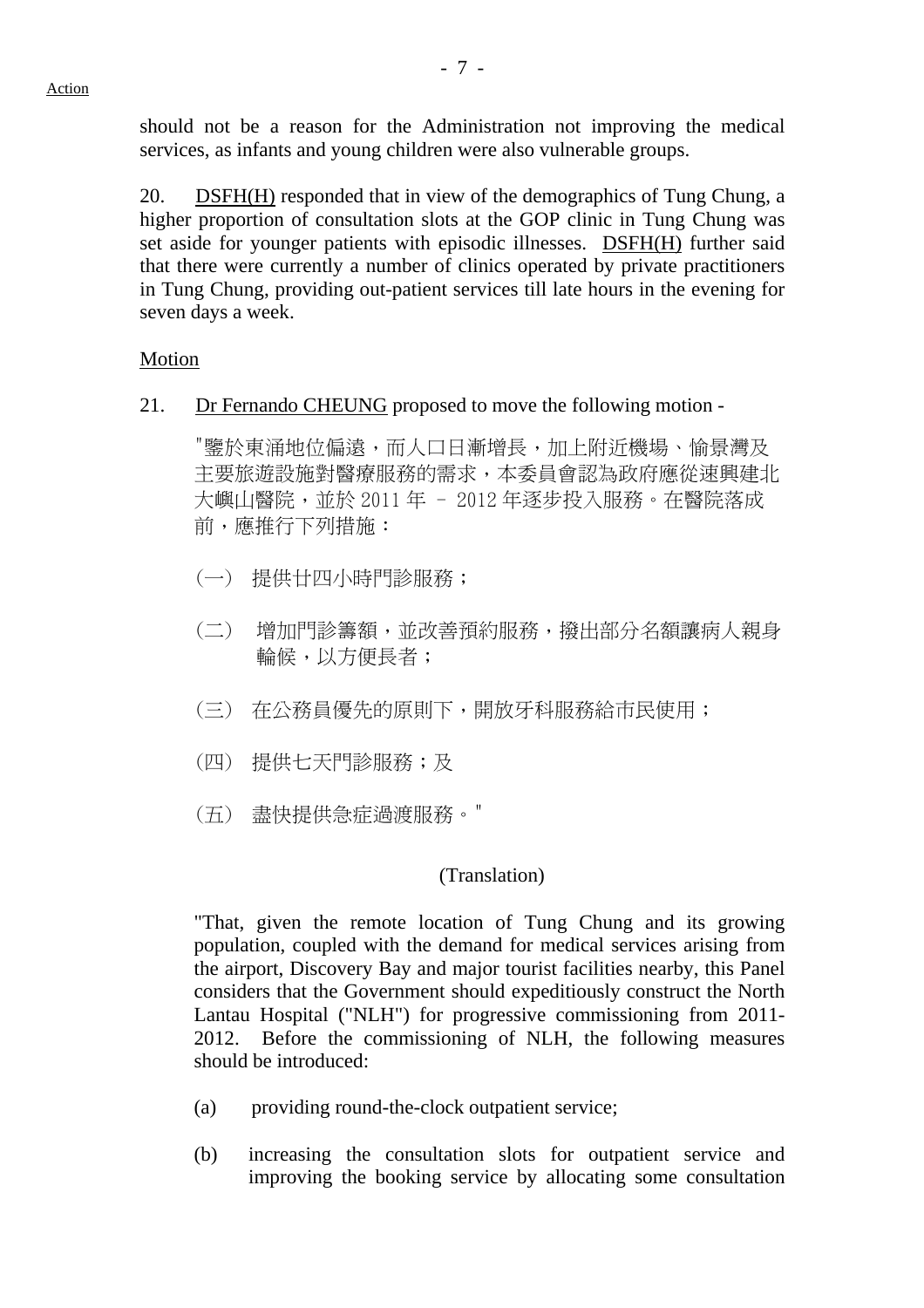slots to patients who queue in person for the convenience of the elderly;

- (c) opening up the dental service for public, subject to the principle of according priority to civil servants;
- (d) providing seven-days-a-week outpatient service; and
- (e) providing transitional accident and emergency service expeditiously."

22. Miss CHAN Yuen-han proposed to amend Dr CHEUNG's motion as follows -

"鑒於東涌地位偏遠,而人口日漸增長,加上附近機場、愉景灣及 主要旅遊設施對醫療服務的需求,本委員會認為政府應從速興建北 大嶼山醫院,並*履行承諾*於 2011 年=*開始分期投入服務,於* 2012 年逐步投入全面展開服務。在醫院落成前,應推行下列措施:

- (一) 提供廿四小時門診服務;
- (二) 增加門診籌額,並改善預約服務,撥出部分名額讓病人親身 輪候,以方便長者;
- (三) 在公務員優先的原則下,開放牙科服務給市民使用;
- (四) 提供七天門診服務;及
- (五) 盡快提供急症過渡服務。"

#### (Translation)

"That, given the remote location of Tung Chung and its growing population, coupled with the demand for medical services arising from the airport, Discovery Bay and major tourist facilities nearby, this Panel considers that the Government should expeditiously construct the North Lantau Hospital ("NLH") for progressive commissioning from 2011-2012 *and honour its pledge for NLH to commence operation by phases from 2011 and be in full operation in 2012*. Before the commissioning of NLH, the following measures should be introduced:

(a) providing round-the-clock outpatient service;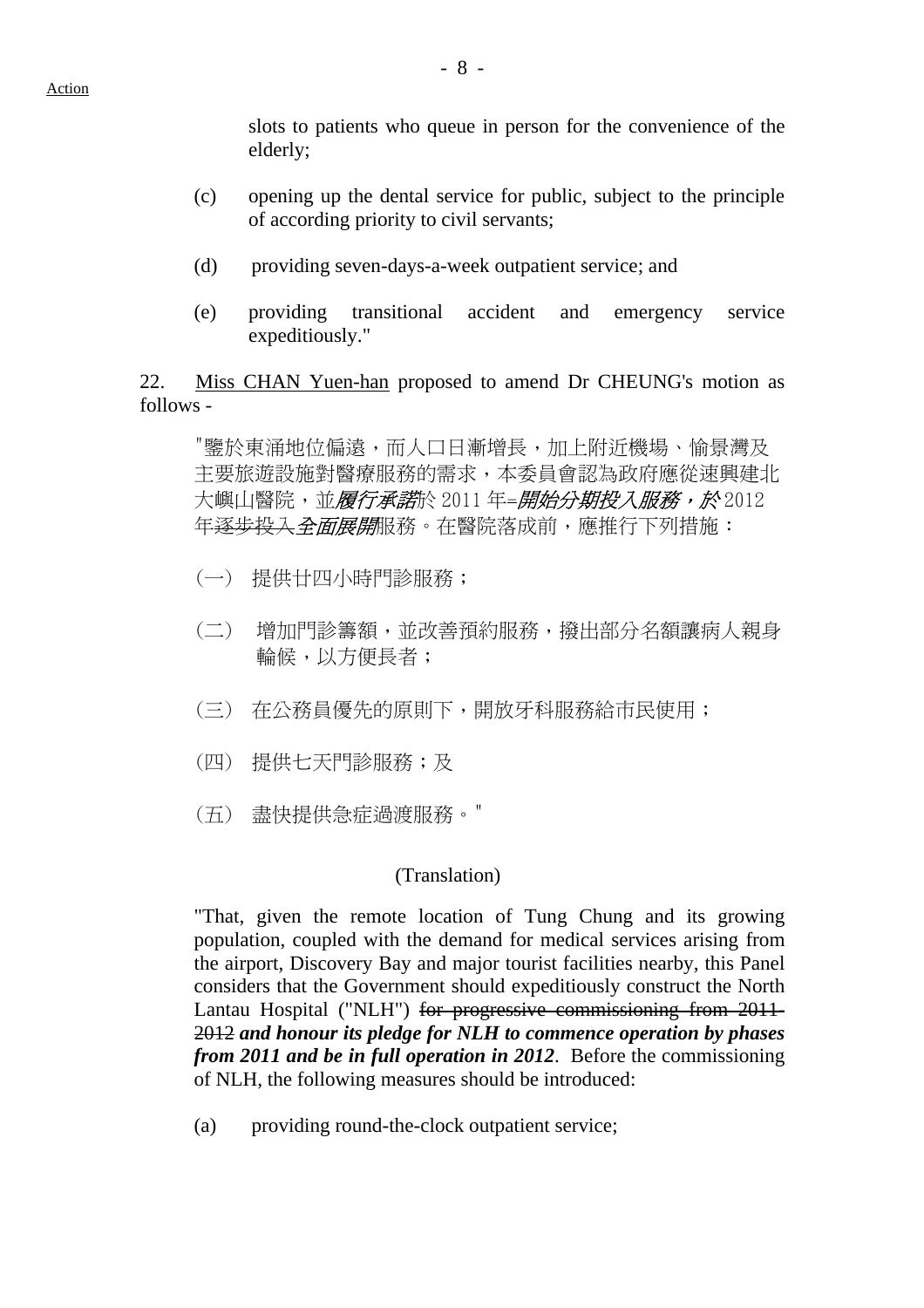- (b) increasing the consultation slots for outpatient service and improving the booking service by allocating some consultation slots to patients who queue in person for the convenience of the elderly;
- (c) opening up the dental service for public, subject to the principle of according priority to civil servants;
- (d) providing seven-days-a-week outpatient service; and
- (e) providing transitional accident and emergency service expeditiously."

23. The Chairman put Miss CHAN Yuen-han's proposed amendments to Dr Fernando CHEUNG's motion to vote. All members present voted in favour of Miss CHAN's proposed amendments to Dr CHEUNG's motion. The Chairman declared that Dr CHEUNG's motion, as amended by Miss CHAN, was carried. Mr LEE Wing-tat suggested and members agreed that the Administration should provide a written response to the motion in three months' time.

**II. Briefing by the Bauhinia Foundation Research Centre on the preliminary findings of a study on "Development and Financing of Hong Kong's Future Health Care"**  (LC Paper Nos. CB(2)2460/06-07(01) and CB(2)2515/06-07)

24. The Chairman declared that he was a member of the Health Care Study Group of the Bauhinia Foundation Research Centre (the Study Group).

25. Dr Donald LI and Professor Peter YUEN briefed members on the report of the preliminary findings of a study entitled "Development and Financing of Hong Kong's Future Health Care" (LC Paper No. CB(2)2460/06-07(01)) (the Report) with the aid of a power-point. Notably, the Study Group recommended -

- (a) a three-pillar health care service model comprising the following
	- (i) Pillar 1 services would cover all essential health services currently provided by the public sector and in a heavily subsidised manner;
	- (ii) Pillar 2 services would be extension or enhancement of Pillar 1 services, but would only be partially subsidised by Government; and

Admin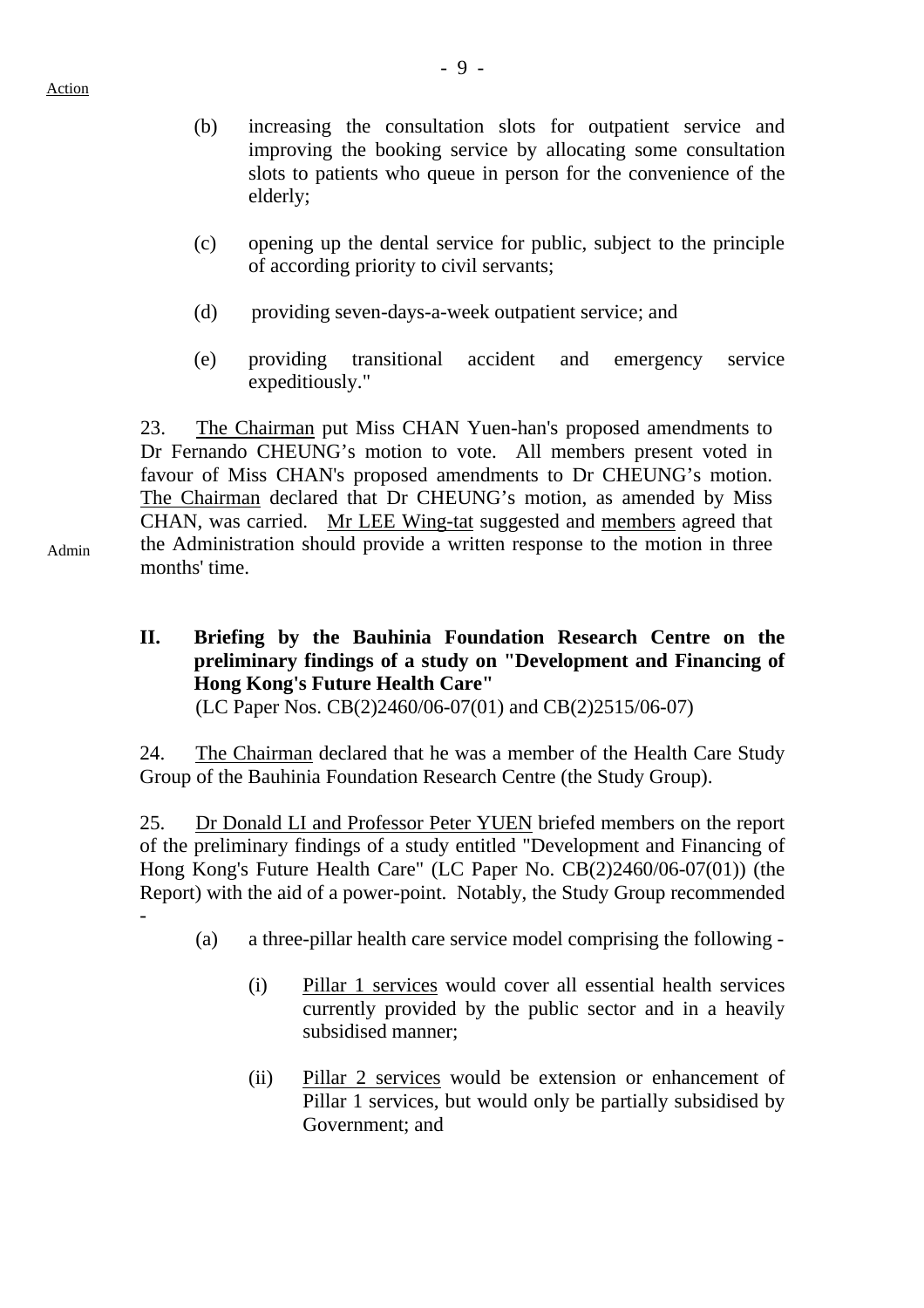- (iii) Pillar 3 services would be services provided by private sector with no subsidy from Government. They would include mainly general out-patient services and those care and services, such as lifestyle drugs, the lack of which should not cause significant adverse health consequence to users;
- (b) introduction of a medical savings account (MSA) scheme that should be made mandatory for people in employment; and
- (c) enhancement of institutional arrangements to effectively carry out all of the essential functions of a health care system.

26. Dr KWOK Ka-ki noted that under the proposed Pillar 2, services, such as operations requiring the adoption of new and costly technology, would no longer be heavily subsidised by Government and patients had to shoulder a larger share of the costs than at present. Dr KWOK also noted from paragraph 18 (c) of the Report that the percentage of public health expenditure as a share of gross domestic product (GDP) would at most be 3.4%. In view of the close ties of the Bauhinia Foundation Research Centre with the Government, Dr KWOK asked whether this implied that the Administration would cap health budget in future.

27. DSFH(H) responded that the Administration had no intention to put a cap on public health expenditure. As mentioned by the Chief Executive (CE) during the CE's Question and Answer session on 5 July 2007, public health expenditure as a share of the total Government spending would increase from 14% to 17% over the coming five years.

28. Dr Donald LI clarified that the Bauhinia Foundation Research Centre was independent from the Government. Dr LI also clarified that public health expenditure as a share of GDP at 3.4% was merely an assumption for calculating the long-term financial sustainability of the public health care system.

29. Dr Donald LI further said that requiring patients to shoulder a larger share of the costs of Pillar 2 services should not deny patients proper medical care, as Pillar 2 services were either extension or enhancement of Pillar 1 services. Pillar 2 services were meant to provide more choices to patients. In the event that the efficacy of a certain Pillar 2 service was proven based on clinical evidence, it would come under Pillar 1.

30. Dr Fernando CHEUNG disagreed with the comments made in the Report that workload imbalance between the public and private sectors would render the public health care system not sustainable in the long run. Dr CHEUNG pointed out that the fact that the bulk of health care services was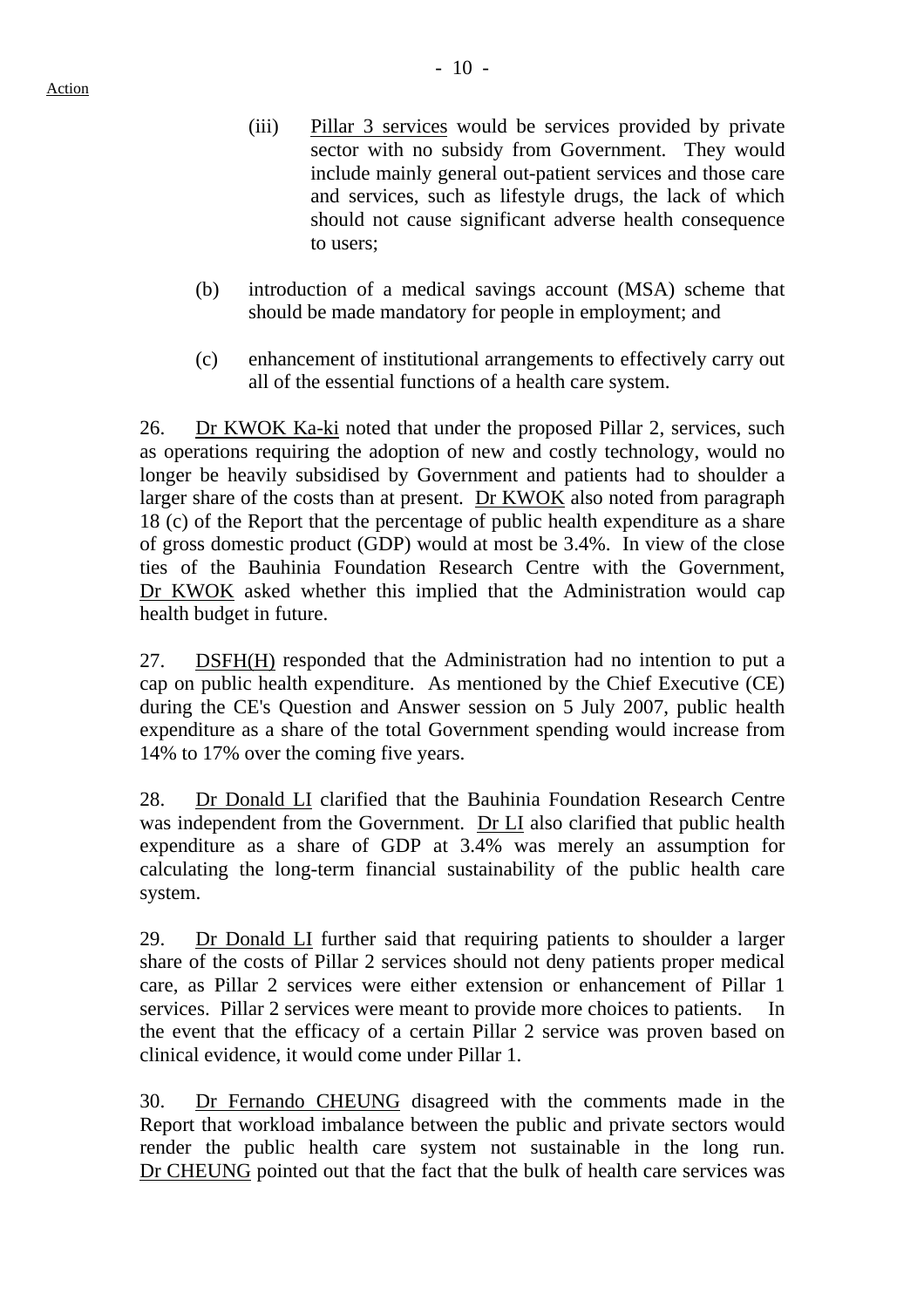provided by the public sector was not unique to Hong Kong, and was common in many developed economies. Another reason why the Study Group considered the current public health care system not sustainable in the long run was because its study was based on the assumption of a cap on Government budget on health. Dr CHEUNG saw no need for the adoption of the threepillar framework and the MSA scheme proposed by the Study Group. In respect of the latter, it was questionable how the proposed MSA would be adequate in meeting people's medical needs. Referring to the page 17 of the power-point materials provided by the Study Group (LC Paper No. CB(2) CB(2)2515/06-07) tabled at the meeting, a person earning a monthly salary of \$10,000 could only save \$177,300 over a 40-year period, if the contribution was at a rate of 3% of the monthly salary. Dr CHEUNG considered that the existing problems of Hong Kong's public health care system lay mainly in the mismatches of resources and services which had led to long waiting time for services such as specialist out-patient services.

- 31. Professor Peter YUEN responded as follows
	- (a) workload imbalance between the public and private sectors did not necessarily mean that the heavier side was on the public sector. For instance, the bulk of primary health care services was currently provided by private practitioners, whereas the bulk of secondary and tertiary health care services was provided by the public sector. The recommendations made in the Report sought to address such compartmentalised arrangements which had been threatening the sustainability, quality and efficiency of the health care system;
	- (b) the focus of the Study Group was not on finding ways to sustain Hong Kong's health care system, but on changing people's behaviour through the adoption of a medical savings scheme which had the advantages of making people take more personal responsibility for their own health and use health care services more judiciously; and
	- (c) MSA was meant to be a supplementary financing scheme to help account holders to pay for their Pillar 2 and Pillar 3 services. The fact that an account holder might not have enough money in his/her MSA to pay for Pillar 2 or Pillar 3 services would not render him/her not able to receive proper medical care, as all essential health care services, which were heavily subsidised, would be covered under Pillar I. Moreover, Pillar 2 services would be 50% subsidised by Government.

32. Dr Donald LI supplemented that even if resources were not the issue, there was still the question of whether there was adequate manpower if nothing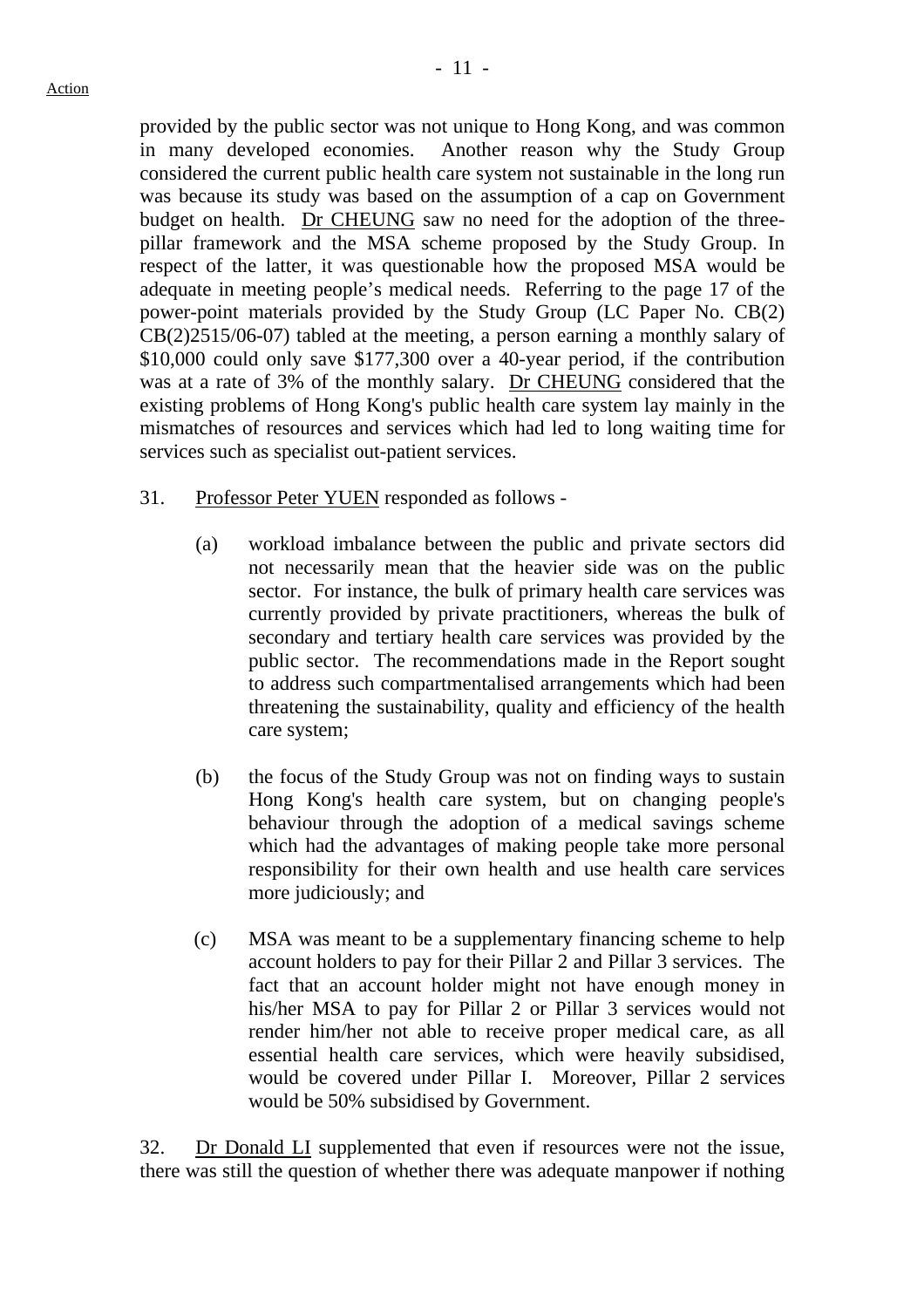was done to contain rising expectation for more and better health care services, such as the use of new technology which were invariably expensive, as society got more affluent.

33. Miss CHAN Yuen-han said that there was no dispute that maintaining good health was a personal responsibility and that an individual should make planning for his/her long term health care needs and the adoption of healthpromoting behaviours and lifestyles. Miss CHAN however pointed out that Hong Kong people were not unaware of the importance of adopting good health habits. Their heavy reliance on the secondary and tertiary care in the public sector was mainly due to the lack of primary as well as ambulatory and community care services provided by HA and the Department of Health.

34. Dr Donald LI responded that findings of various studies on patients' culture in Hong Kong revealed that Hong Kong people tended to seek hospital treatment when fallen ill, albeit their understanding of the family medicine concept had much improved over the years. Dr LI referred members to a series of improvement measures to enhance primary care in Hong Kong, details of which were set out in paragraph 39 of the Report.

35. Mr WONG Kwok-hing said that apart from employees, both Government and employers should make contributions to the MSA scheme. Notwithstanding, the Hong Kong Federation of Trade Unions maintained its views held since 1970s that a universal retirement protection scheme, with contributions from employers, employees and Government, should be introduced to provide comprehensive protection to retirees or the unemployed.

- 36. Professor Peter YUEN responded as follows
	- (a) although Government was not proposed to make contribution to the MSA scheme, Pillar 2 services would be 50% subsidised by Government;
	- (b) as the MSA scheme was meant to provide account holders with more money to meet their medical costs after they retired, it was considered not desirable to require employers to make contribution to the MSA scheme lest they would cease paying health insurance premium for their employees; and
	- (c) by introducing the MSA scheme, people would not have to resort to Pillar 1 services for treatment after they retired and would have more choices in seeking treatment. Moreover, the MSA scheme was the only effective way to address the inter-generation equity problem inherent in a tax-based model as well as in a social health insurance model. Although a tax-based model and a social health insurance model could benefit the whole population, it would not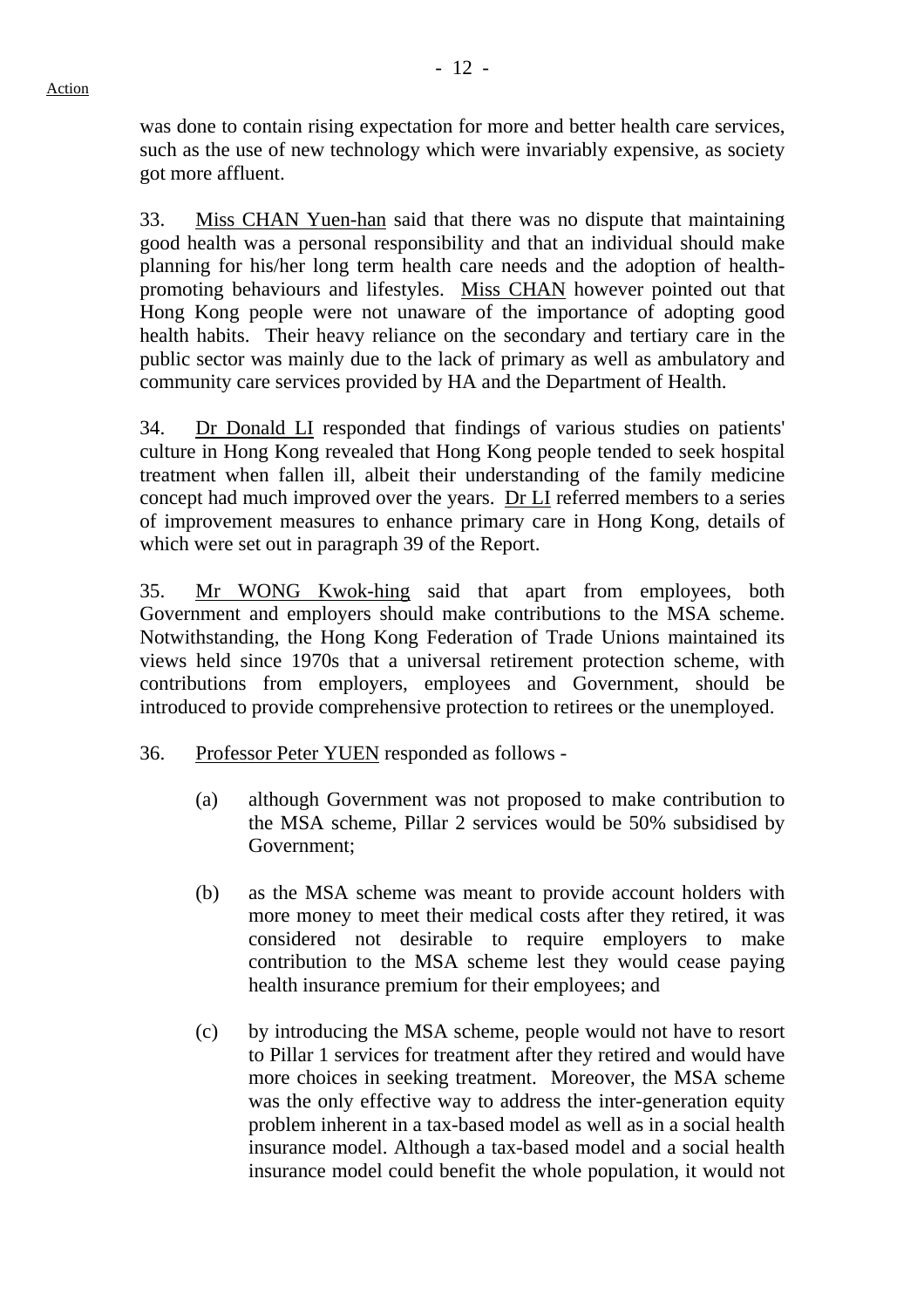be sustainable in the long run due to aging population and rising medical costs.

37. Ms Emily LAU queried whether the working population would be willing to contribute a further portion of their earnings to the MSA scheme now that they had to contribute to the Mandatory Provident Fund (MPF) Scheme. Moreover, the savings accrued from the MSA did not appear to be adequate to meet the bill for catastrophic illnesses, not to mention that, like the MPF Scheme, high administration fees and inflation would eat into the savings. Mr LEE Wing-tat raised similar concerns. Ms LAU asked which places practised mandatory medical savings scheme and whether they were successful.

# 38. Dr Donald LI and Professor Peter YUEN responded as follows -

- (a) it was worthwhile even for low-incomers to contribute money to the MSA scheme, as the savings from the MSAs would provide them the flexibility to use Pillar 2 services;
- (b) to provide more certainty for account holders to meet their medical costs before and after they retired, the Study Group proposed that funds from the MSAs could be used to purchase Government-approved health insurance plans. The Study Group had been in touch with the medical insurance sector on providing such, and feedback thus far had been positive; and
- (c) mandatory medical savings scheme was practised in places such as Singapore, the Mainland and South Africa, whereas voluntary ones were practised in places such as the United States. Since its implementation of the mandatory medical savings scheme in 1984, Singaporean Government had been able to contain its public health expenditure whilst the total spending on health had continued to rise.

39. Mr LEE Wing-tat remained unconvinced about the necessity of introducing a MSA scheme in Hong Kong. Mr LEE pointed out that should the Government be willing to subsidise 50% of the costs for Pillar 2 services, it was enough incentive for people to save money voluntarily for their future medical needs.

40. Dr YEUNG Sum favoured the implementation of a social health insurance model, whereby low-income earners should be exempted from making contributions and the exempted contributions should be shouldered by the Government.